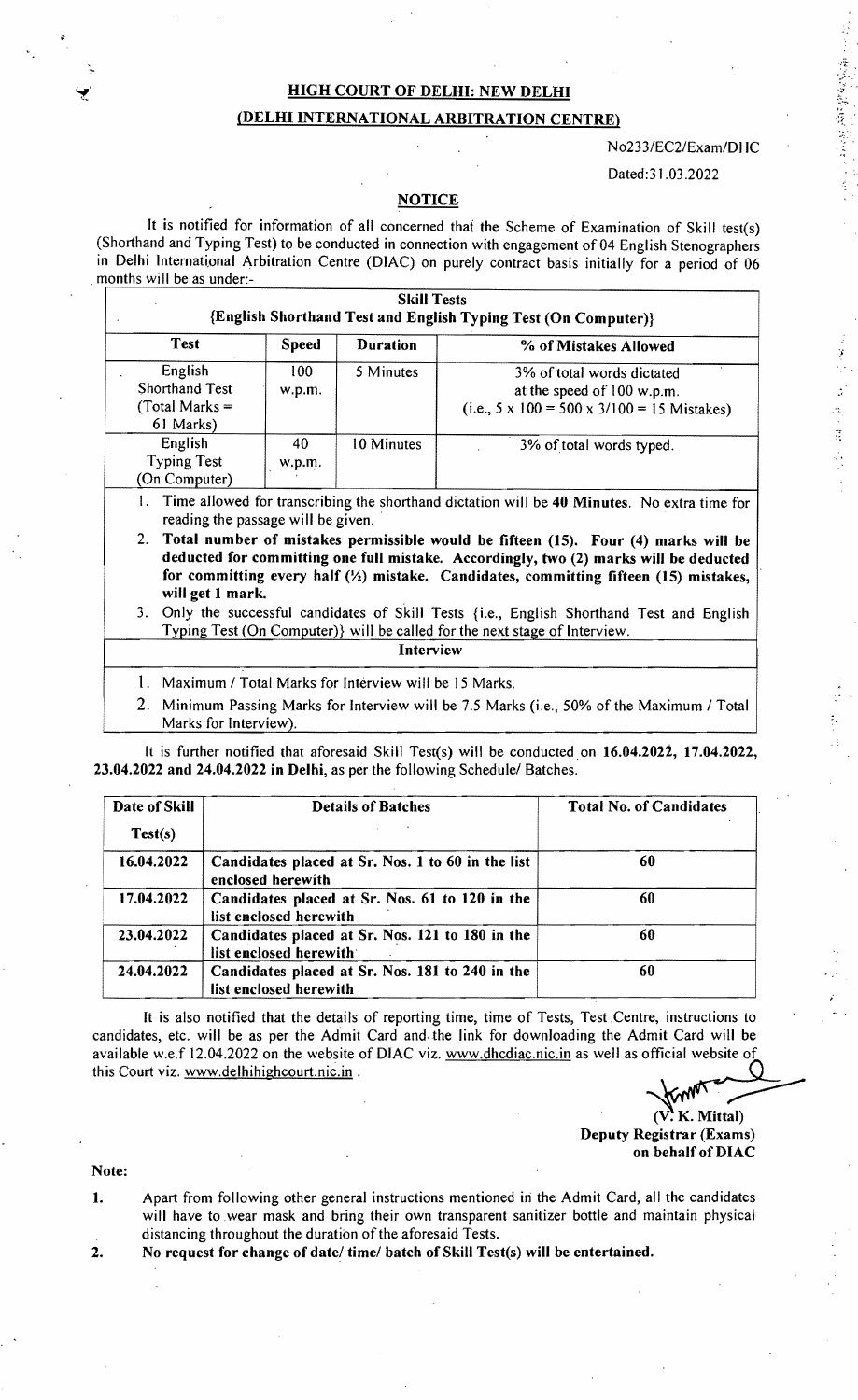# **LIST OF PROVISIONAL ELIGIBLE CANDIDATES FOR THE POST OF**  PERSONAL ASSISTANT / STENOGRAPHER AT DIAC

 $\sum$ 

| Sr. No.         | Name                    | <b>Father's Name</b>                        | Date of Birth            |
|-----------------|-------------------------|---------------------------------------------|--------------------------|
|                 |                         | 16.04.2022                                  |                          |
| $\cdot$<br>1    | Yogendra Kumar          | Sh. Dinesh Kumar                            | 05-02-1991               |
| $\overline{c}$  | Parveen Bhardwaj        | Sh. Krishan Bhardwaj                        | 05-09-1998               |
| 3               | Jatin Kumar walia       | Sh. Rajender Singh Walia                    | 03-06-1996               |
| 4               | Aditya Sharma           | Sh. Sanjay Sharma                           | 01-01-1999               |
| 5               | Sahil                   | Sh. Sanjay Kumar                            | 11-06-1999<br>$\epsilon$ |
| 6               | Goldy Sehgal            | Sh. Dharampal Sehgal                        | $15 - 11 - 1992$         |
| 7               | Shivam                  | Sh. Jogender Kumar                          | 22-07-1998               |
| 8               | Sumit Chhikara -        | Sh. Surender Chhikara                       | 15-06-1994               |
| 9               | Jubin                   | Sh. Parveen Kumar                           | 08-02-1995               |
| 10              | Sumit Kumar             | Sh. Ram Lal                                 | 15-10-1995               |
| $\mathbf{H}$    | Priyanka Rani           | Sh. Dharamvir Singh                         | 24-08-1996               |
| 12 <sup>°</sup> | Jatin Verma             | $\epsilon$<br>Sh. Anil Kumar Verma          | 29-09-1999               |
| 3               | Tannu                   | Sh. Sanjay Kumar                            | 18-06-1997               |
| 4               | Mitesh                  | Sh. Subhash Kumar                           | 22-01-1999               |
| 15              | Sumit Sharma            | Sh. Subhash Sharma                          | 13-10-1994               |
| 16              | $\blacksquare$<br>Rahul | Sh. Roshan Lal                              | $18-01-1997$             |
| 17              | Manoj                   | Sh. Udyabhan                                | 10-12-1999               |
| 18              | Kapil                   | Sh. Kamal Jeet                              | 22-11-1994               |
| 19              | Priyanka                | Sh. Tikaya Ram                              | 07-09-1994               |
| $20\,$          | Riya                    | Sh. Ravi Kumar                              | 28-07-1999               |
| 21              | Ritika                  | $\ddot{\phantom{0}}$<br>Late Sh. Chaman lal | 10-06-1992               |
| 22              | Sagar Verma             | Sh. Naresh Kr. Verma                        | 16-01-1998               |
| 23              | Gulshan                 | Sh. Manohar Lal                             | $11 - 11 - 1994$         |
| 24              | Piyush                  | Sh. Kanwal Nain                             | 05-01-1998               |
| 25              | Ghritika Choudhary      | Sh. Raj Kumar Chaudhary                     | 19-12-1994               |
| 26              | Rishabh                 | Sh. Dalip Kumar                             | 05-08-2001               |

.;. , '.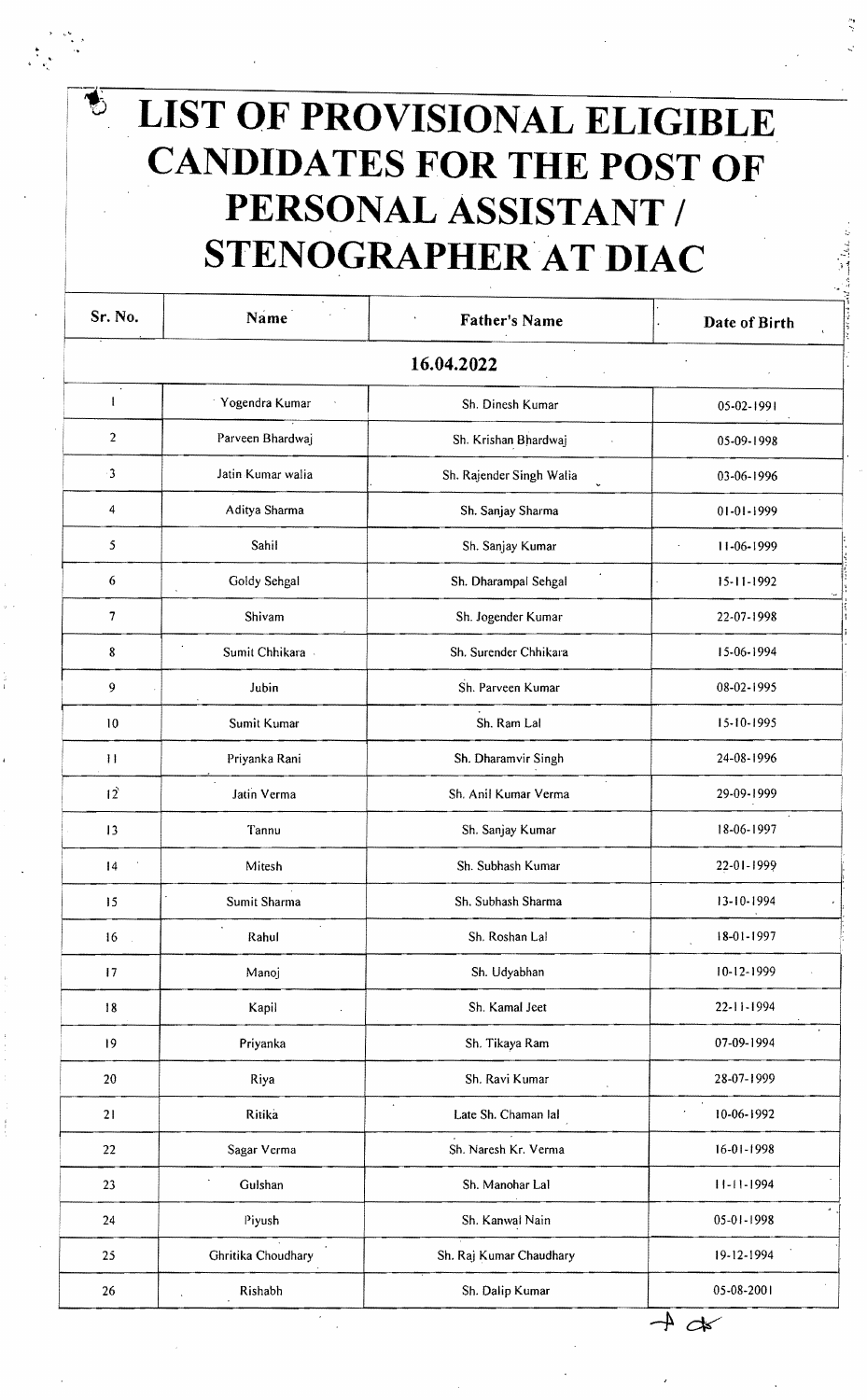| $r$ . No.                      | Name                            | <b>Father's Name</b>                     | Date of Birth    |
|--------------------------------|---------------------------------|------------------------------------------|------------------|
| 27                             | Bhawna                          | · Sh. Dilip Kumar                        | 22-11-1998       |
| 28                             | Prithvi Sharma<br>$\mathcal{L}$ | Sh. Raj kumar Sharma                     | 24-07-1995       |
| 29                             | Nidhi                           | Sh. Gourav Mehta<br>$\ddot{\phantom{a}}$ | 10-10-1991       |
| $\,$<br>30                     | Akash Ahuja                     | Sh. Arjun Ahuja                          | 10-07-1997       |
| 31<br>$\mathcal{L}$            | Piyush                          | Sh. Devanand                             | 14-07-1994       |
| 32                             | Shalu Bharija                   | Sh. Rajender Bharija                     | 09-06-1996       |
| 33                             | Nirmala Joshi                   | Sh. Vijay Sati                           | 12-07-1992       |
| 34                             | Dev Kumar                       | Sh. Harnam Singh                         | 10-12-1992       |
| 35                             | Ramit                           | Sh. Sunil Kumar                          | 17-02-1998       |
| 36                             | Pooja                           | Sh. Jeewan Dass                          | 19-10-1994       |
| 37                             | Nitish                          | Sh. Sugreev                              | 02-03-1998       |
| $38 -$                         | Aman Bhateja                    | Sh. Mukesh Kumar Bhateja                 | 31-07-1997       |
| 39                             | Bhawana                         | Sh. Vijay Kumar                          | 02-04-1997       |
| 40                             | Shruti Sharma                   | Sh. Om Prakash Sharma                    | 18-08-1998       |
| $41$ .<br>$\ddot{\phantom{0}}$ | Rohit                           | Sh. İshwar                               | 06-06-1997       |
| 42                             | Bhawna                          | Sh. Rajan Ram                            | 26-05-1995       |
| 43                             | Tushar Kumar                    | Sh. Krishan Kumar                        | $14 - 11 - 1998$ |
| 44                             | Gaurav                          | Sh. Dayanand                             | 07-09-1995       |
| 45                             | Gareema                         | Sh. Iqubal Bhushan                       | 02-05-1994       |
| 46                             | Swati                           | Sh. Harish Kumar                         | $15 - 11 - 1996$ |
| 47                             | Sakshi Grover                   | Sh. Tek Chand                            | 07-05-1996       |
| 48                             | Vipin Saini                     | Sh. Paramjeet Singh                      | 20-12-1999       |
| 49                             | Mr. Madhur Bhutani              | Late Sh. Raj Kumar Bhutani               | 23-12-1994       |
| 50                             | Pradeep Singh                   | Sh. Mohan Singh                          | 25-02-1997       |
| 51                             | Lokesh Kumar                    | Sh. Kamta Prasad                         | $-19-10-1994$    |
| 52                             | Abhishek Kasana                 | Sh. Madan Lal Kasana                     | 17-12-1997       |
| 53                             | Himani                          | Sh. Subhash Makkar                       | 01-04-1993       |
| 54                             | Nitin Gaba                      | Sh. Jagan Nath Gaba                      | $15 - 12 - 1990$ |
| $\cdot$<br>55                  | Preeti                          | Sh. Kripal Singh Panchal                 | 13-06-1996       |
| 56                             | Gaurav Sharma                   | Sh. Vijay Kumar Sharma                   | 25-08-1991       |
| 57                             | Sonu Kumar                      | Sh. Suraj Singh                          | 01-10-1994       |
| 58                             | Sparsh Bhatia                   | Sh. Mahender Bhatia                      | 25-05-2000       |
| 59                             | Anchal Chawla                   | $\star$<br>Sh. Amarjeet Singh Chawla     | 05-03-1998       |

医金属 医三角骨 建全

医水肿 人名英捷布 计分析

 $\frac{1}{2} \left( \frac{1}{2} \right)^2 \left( \frac{1}{2} \right)^2$ 

化二氢醇 的复数

 $\frac{1}{\sqrt{K}}$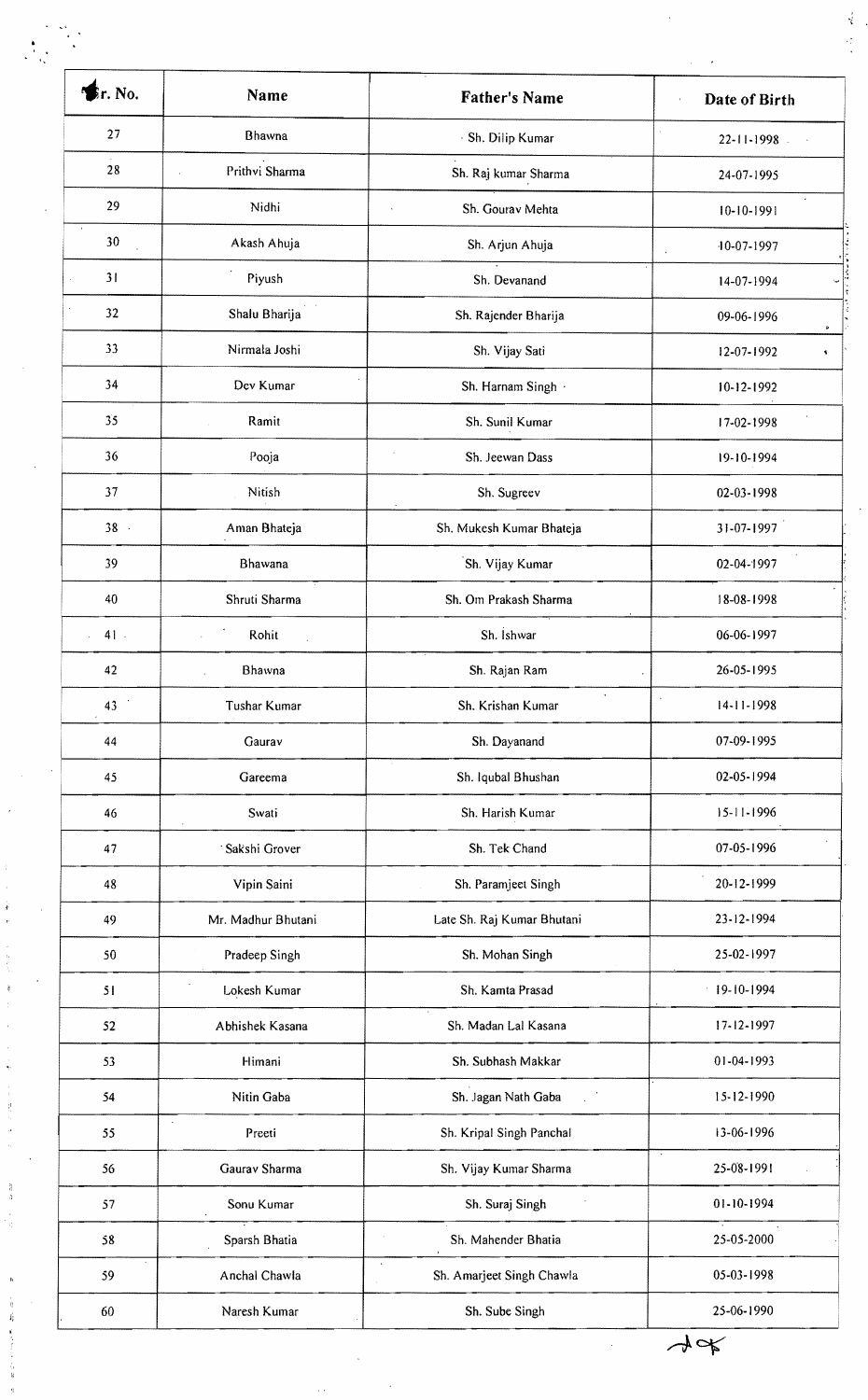| r. No.                         | Name                   | <b>Father's Name</b>                  | Date of Birth              |
|--------------------------------|------------------------|---------------------------------------|----------------------------|
|                                |                        | 17.04.2022                            |                            |
| 61                             | Charu                  | Sh. Pradeep Kumar                     | $12 - 11 - 1997$           |
| 62                             | Koshlya                | Sh. Om Parkash                        | 13-07-1994                 |
| 63                             | Ankit                  | Sh. Rajpal                            | 08-07-1999                 |
| 64                             | Sunita Devi            | Sh. Bharat Singh                      | 07-05-1994                 |
| 65                             | Harsha Ajmeria         | Sh. Ved Prakash Ajmeria               | 19-07-1997                 |
| 66                             | Mansi Dhyani           | Sh. Lalit Mohan Dhyani                | 08-09-2000                 |
| 67                             | Saloni Bhatia          | $\epsilon$<br>Sh. Sanjay Kumar Bhatia | 15-07-1999                 |
| 68                             | Pinki                  | Sh. Chander Bhan                      | 20-03-1995                 |
| 69                             | Parul                  | Sh. Anil Kumar                        | 07-11-1996                 |
| 70                             | Shiwani                | Sh. Harish Kumar                      | 18-04-2000                 |
| $\overline{\phantom{a}}$<br>71 | Meenakshi              | Sh. Madan Lal                         | 21-04-2000                 |
| 72                             | $\star$<br>Sneha       | Sh. Subhash Chander Bhardwaj          | 14-01-1998                 |
| 73                             | Shilpa                 | Sh. Balwant Singh                     | 24-11-2000                 |
| 74                             | Garima                 | Sh. Ravinder Mohan                    | 11-07-1999                 |
| 75                             | Riya Karakoti          | Sh. Puran Singh                       | 22-08-2000                 |
| 76                             | Sagar                  | Sh. Shammi Kumar                      | 21-05-1995                 |
| 77                             | Puneet                 | Sh. Sant Kumar                        | 12-08-1994                 |
| 78                             | Sulekha                | $\alpha$<br>Sh. Rakesh Kumar          | 02-09-1999                 |
| 79                             | Priyanka Jha           | Sh. Subhash Jha                       | 23-08-1997<br>$\mathbf{I}$ |
| 80                             | Vishal                 | Sh. Harish                            | 26-02-1999                 |
| 81                             | Kumar Namit Srivastava | Sh. Pavitra Kumar Srivastava          | 21-04-1995                 |
| 82                             | Vandna                 | Sh. Mahender Kumar                    | 30-07-1992                 |
| 83                             | Sonia                  | Sh. Naresh                            | 02-01-1999                 |
| 84                             | $\cdot$<br>Divya Singh | Sh. Sanjay Singh                      | 04-04-1992                 |
| 85                             | Smriti Khurana -       | Sh. Jagdish Khurana                   | 10-10-1996                 |
| 86                             | Sonal                  | Sh. Dinesh Kumar                      | 21-10-1994                 |
| 87                             | Hitesh                 | Sh. Raju                              | 26-09-1997                 |
| 88                             | Neha Pandey            | Sh. Avadhesh Kumar Pandey             | 05-02-1994                 |
| $\cdot$<br>89                  | Rajni                  | $\lambda$<br>Sh. Suresh Kumar         | 05-08-1995                 |
| 90                             | Shagun Ahuja           | Sh. Harish Ahuja                      | 27-08-1998                 |
| 91                             | Sonu                   | Sh. Partap Singh                      | $10-03-1998$               |
| 92                             | Nancy                  | Sh. Joginder Kumar                    | $12 - 11 - 1998$ .         |

**Sample Park** 

*.rl*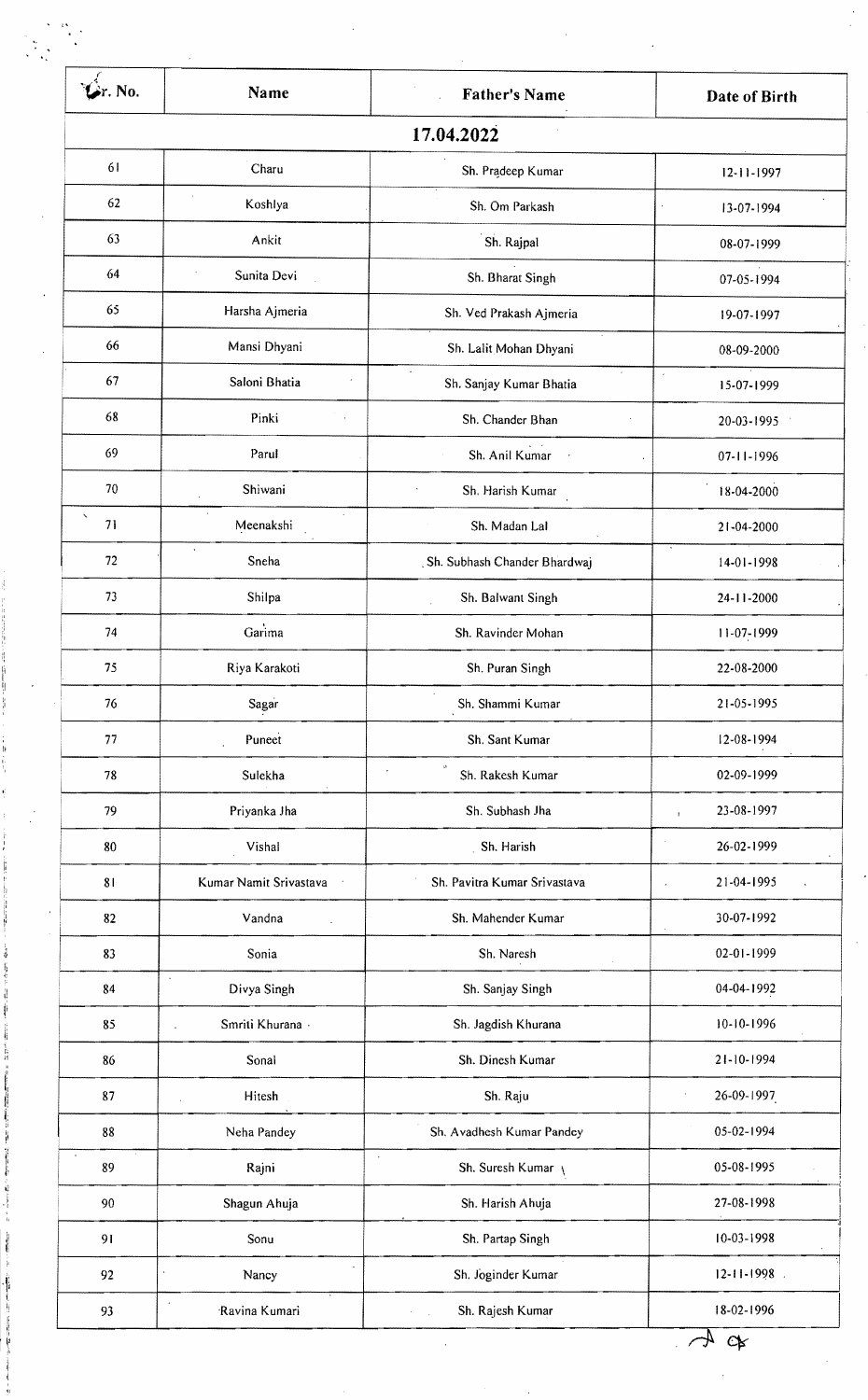| Gr. No. | Name               | <b>Father's Name</b>      | Date of Birth |
|---------|--------------------|---------------------------|---------------|
| 94      | Rekha              | Sh. Pooran Singh          | 04-04-2000    |
| 95      | Prema Kala         | Sh. Devi Dutt Kala        | 03-03-1992    |
| 96      | Komal Chauhan      | Sh. Vijay Prakash Chauhan | 25-11-1991    |
| 97      | Shyam Sunder       | Sh. Ramphal               | 05-01-1994    |
| 98      | Manoj              | Sh. Rajender Kumar        | 08-01-1990    |
| 99      | Kajal Sehgal       | Sh. Om Prakash Sehgal     | 13-08-1994    |
| 100     | Lavisha            | Sh. Ramesh Kumar          | 24-07-2000    |
| 101     | Abhishek Kumar     | Sh. Anant Kumar           | 12-01-1998    |
| 102     | Sandeep            | Sh. Dashrath              | 08-05-1993    |
| 103     | Deepi Banga        | Sh. Satish Banga          | 15-07-1998    |
| 104     | Shakuntla          | Late Sh. Jaipal           | 12-12-1995    |
| 105     | Roshan             | Sh. Sube Singh            | 17-10-1998    |
| 106     | Kiran              | Sh. Bhagwan Dag           | 10-03-1996    |
| 107     | Ritu Rani          | Sh.Satish Kumar Koli      | 21-12-1989    |
| 108     | Hemant Singh       | Sh. Dhan Singh            | 14-12-1992    |
| 109     | Rajni              | Sh. Ramnath               | 03-07-1997    |
| 110     | Varun Sharma       | Sh. Mahesh Kumar Sharma   | 27-10-1990    |
| 111     | Rishav Thakur      | Sh. Balbir Singh Thakur   | 11-09-1999    |
| 112     | Monika             | Sh. Satish                | 16-10-1996    |
| 113     | Rahul Gautam       | Sh. Vijay Pal             | 04-01-1994    |
| 114     | Himanshu Bansal    | Sh. Krishan Lal Bansal    | 06-01-1997    |
| 115     | Harish Kumar       | Sh. Sunil Kumar           | 04-07-1999    |
| 116     | Ajay Kumar         | Sh. Ashok Kumar           | 05-03-1996    |
| 117     | Komal <sup>-</sup> | Sh. Lila Krishan          | 18-08-1998    |
| 118     | Vikas              | Sh. Sudesh Kumar          | 26-10-1996    |
| 119     | Mamta Nayal        | Sh. Rajender Singh Nayal  | 12-05-1997    |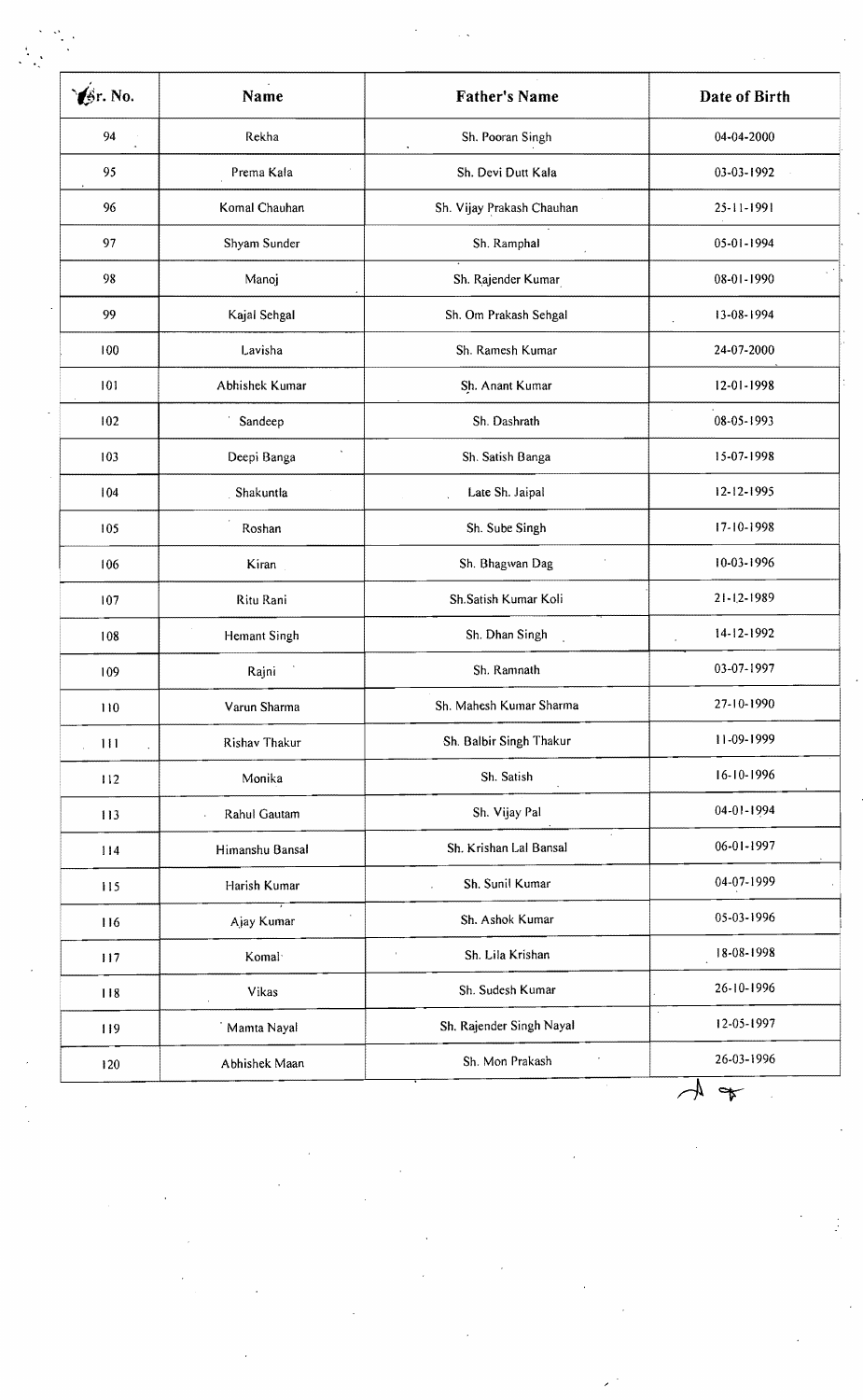| kr. No. | Name                                 | <b>Father's Name</b>              | Date of Birth     |
|---------|--------------------------------------|-----------------------------------|-------------------|
|         |                                      | 23.04.2022                        |                   |
| 121     | Narveer                              | Sh. Narender Singh                | 07-01-1998        |
| 122     | Neharika                             | Sh. Nandan Ram                    | 31-01-1995        |
| 123     | Gaurav                               | Sh. Harish Kumar                  | 03-04-1996        |
| 124     | Aanchal Sharma                       | Jagdish Chander                   | $27 - 12 - 1992$  |
| 125     | Mukesh                               | Sh. Bhagwan                       | 28-09-1997        |
| 126     | Vaishali Kashyap                     | Sh. Pradeep Kumar                 | 10-09-1997        |
| 127     | $\mathcal{F}$<br><b>Babbal Singh</b> | Sh. Raghuveer Singh               | 30-11-1991        |
| 128     | Sonia                                | Sh. Satywan Verma                 | 01-04-1996        |
| 129     | Nandita Tyagi                        | Sh. Arvind Kumar Tyagi            | $-27 - 12 - 1997$ |
| 130     | Ninad Mahabdi                        | Sh. Sanjay Kumar Mahabdi          | 06-02-1998        |
| 131     | Radhika                              | Late. Sh. Hari Lal<br>$\epsilon$  | 02-09-1999        |
| 132     | <b>Bharat</b>                        | Sh. Raj Kumar                     | 05-06-2001        |
| 133     | Deepak Kumar Bharti                  | Sh. Premchand Bharti<br>$\lambda$ | 25-03-1992        |
| 134     | Alkam Tariq                          | Sh. Tariq Mahmood                 | 03-10-1997        |
| 135     | Muskan                               | Sh. Surender Kumar Bhalla         | 05-01-1997        |
| 136     | Parul                                | Sh. Subhash Chander               | 30-09-1997        |
| 137     | Deepali                              | Sh. Umesh Kumar                   | 07-11-1999        |
| 138     | Neelam                               | Sh. Karam Bir                     | 05-09-2000        |
| -139    | Shikha                               | Sh. Anil Kumar                    | 13-03-1996        |
| .140    | Girish Mehta                         | Sh. Vinod Mehta                   | 05-02-1992        |
| 4       | Saddam Hussain Mansoori              | Sh. Jannat Hussain Mansoori       | 23-05-1995        |
| 142     | Kuldeep Kumar                        | Sh. Ishwar singh                  | 19-05-1999        |
| 143     | Vaibhav Kumar                        | Sh. Jitender Kumar                | 20-11-1994        |
| 44      | Narender Kumar Sharma                | Sh. Krishan Lal                   | $31 - 12 - 1994$  |
| 145     | Mahima Taneja                        | Sh. Sanjay Taneja                 | 04-03-1998        |
| 146     | Sahil Sharma                         | Sh. Ram Chander Sharma            | 11-03-1999        |
| 147     | Komal Chopra                         | Sh. Raj Kumar                     | 12-01-1998        |
| 148     | Monu                                 | Sh. Suresh Kumar                  | 19-03-1997        |
| 149     | Hemant Kumar                         | Sh. Chet Ram                      | 16-09-1990        |
| 150     | Himani                               | Sh. Ghan Shyam                    | 17-05-1994        |
| 151     | Seema                                | Sh. Ram Raj Verma                 | 17-07-1997        |
| 152     | Kamal Narang                         | Sh. Bansi Lal Narang              | 28-09-1992        |

一起身是

 $\frac{1}{2}$ 

 $\begin{array}{c}\n1 \\
1\n\end{array}$ 

现≮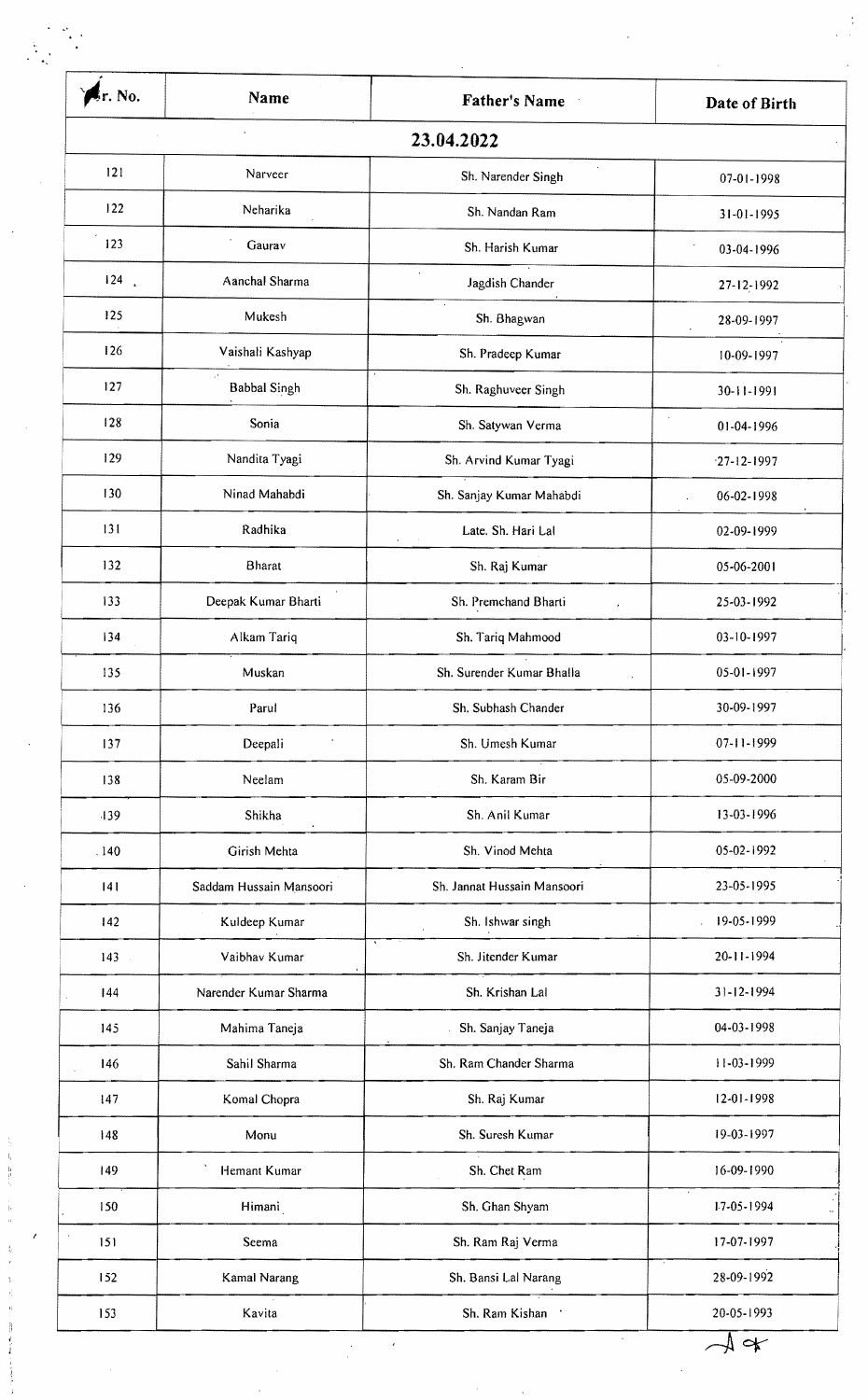| r. No.     | Name                                   | <b>Father's Name</b>                      | Date of Birth                      |
|------------|----------------------------------------|-------------------------------------------|------------------------------------|
| 154        | Mukesh Kumar                           | Sh. Hawa Singh                            | 28-06-1997                         |
| 155        | Robin Singh                            | Sh. Mahender Singh                        | 24-08-1995                         |
| 156        | Kapish Jangra                          | Sh. Ramesh Kumar                          | 29-10-1996                         |
| 157        | Monu                                   | Sh. Hans Raj                              | 03-07-1999                         |
| 158        | Sarita                                 | Sh. Satish Kumar                          | 10-04-1999                         |
| 159        | Abhishek Sabharwal                     | Sh. Sanjay Sabharwal                      | 09-07-1999                         |
| 160        | <b>Bharat</b>                          | ٥<br>Sh. Bal Kishan                       | 25-10-1990                         |
| 161        | Monika                                 | Sh. Subhash Arora                         | 20-01-1995                         |
| 162        | Kanika                                 | Sh. Bhimsein                              | 03-12-1993                         |
| 163        | Nisha Rani                             | Sh. Raj Kumar                             | $16 - 10 - 1996$                   |
| 164        | Lalit Mohan                            | Sh. Kanta Prasad                          | 31-12-1995                         |
| 165        | Shavez Khan                            | Sh. Javed Khan                            | 30-11-1994                         |
| 166        | Mohit                                  | Sh. Rajender Kumar                        | 20-07-1995                         |
| 167        | Sonu                                   | Sh. Hans Raj                              | 03-07-1999                         |
| 168        | Himani                                 | Sh. Tirath Singh                          | 10-02-1999                         |
| 169        | Pulkit                                 | Sh. Gulshan Kumar                         | 24-12-1996                         |
| 170        | Surbhi                                 | Sh. Madan Mohan                           | 18-06-1995                         |
| 171        | Jaswant Singh                          | Sh. Satish Kumar                          | 05-08-1994                         |
| 172        | Monika                                 | Sh. Mange Ram                             | 20-07-1998                         |
| 173        | Nisha                                  | Sh. Gouri Shanker.<br>$\mathcal{L}^{(2)}$ | $\bullet$<br>12-07-1999            |
| 174        | Pawan Kumar                            | Sh. Mahesh Kumar                          | 03-11-1999                         |
| 175        | Sania                                  | Sh. Ashok Kumar                           | 11-05-1999                         |
| 176        | Anshul Khullar<br>$\ddot{\phantom{1}}$ | Sh. Sunil Khullar<br>$\ddot{\phantom{a}}$ | 07-04-1995<br>ŕ,                   |
| 177        | $\epsilon$<br>Varsha                   | Sh. Balraj Singh                          | 19-01-2000<br>ä,                   |
| 178        | Namita Anand                           | Harish Anand                              | 26-03-2000                         |
| $1.79 - 1$ | Vidya Rani                             | Sh. Parma Nand                            | 10-01-1992                         |
| 180        | Hemlata                                | Sh. Bahoran Lal                           | 01-08-1994<br>$\ddot{\phantom{0}}$ |
|            |                                        |                                           |                                    |

**The Second Second Second** 

 $\frac{1}{\sqrt{2}}\sum_{i=1}^{n} \frac{1}{\sqrt{2}}\left(\frac{1}{\sqrt{2}}\right)^2\left(\frac{1}{\sqrt{2}}\right)^2\left(\frac{1}{\sqrt{2}}\right)^2.$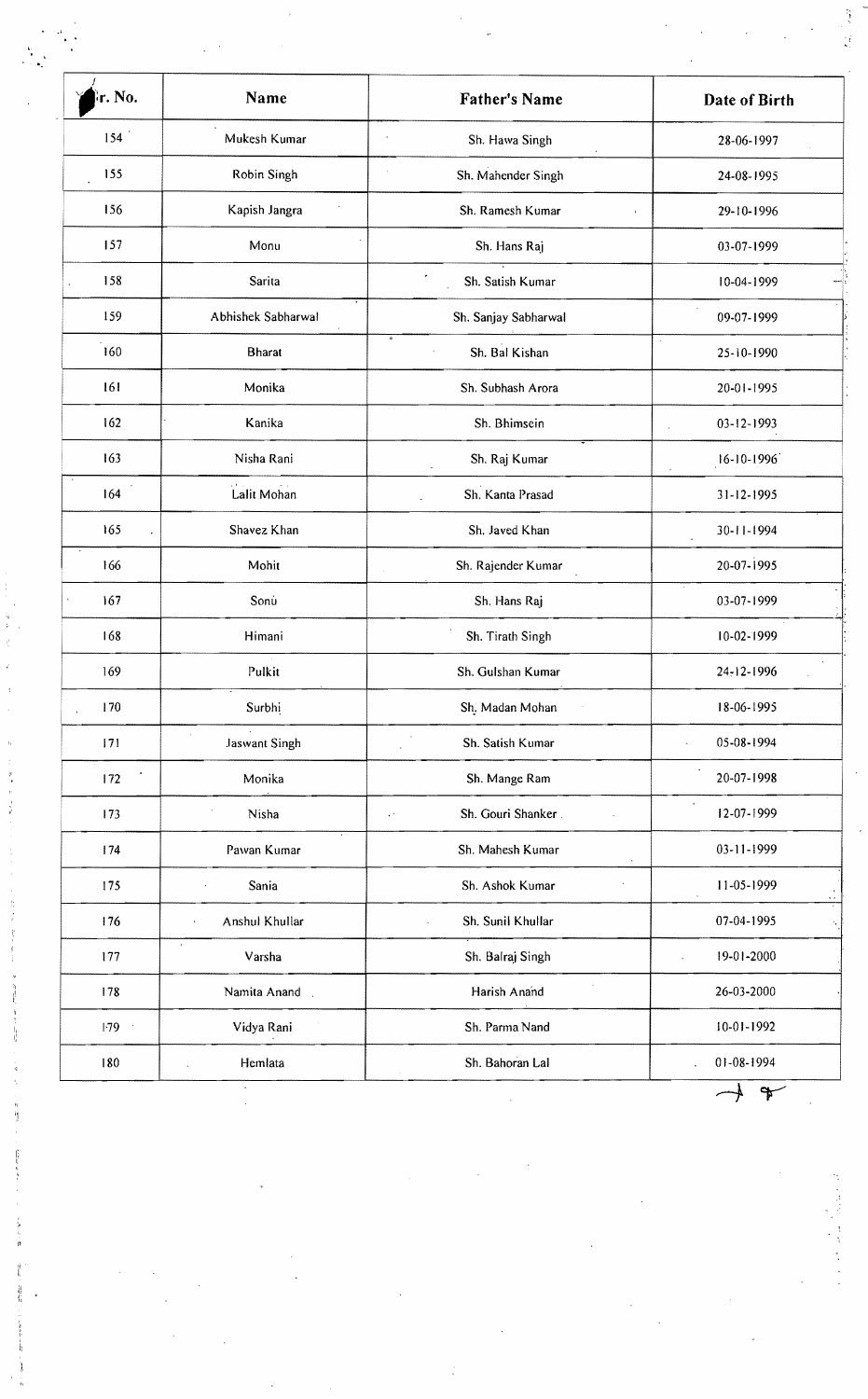| r. No. | Name                          | <b>Father's Name</b>                  | Date of Birth    |
|--------|-------------------------------|---------------------------------------|------------------|
|        |                               | 24.04.2022                            |                  |
| 181    | Shashi Mohini                 | Sh. Shiv Narayan                      | 05-03-1991       |
| 182    | Supriya                       | Sh. Sushil<br>$\bullet$               | 08-02-1999       |
| 183    | Shakti                        | Sh. Subhash Chand                     | 04-11-1996       |
| 184    | Sonu Sharma                   | Sh. Tara Chand Sharma                 | 01-07-1997       |
| 185    | Rahul                         | Sh. Omparkash                         | 06-08-1997       |
| 186    | Shubham Taneja                | Sh. Mahender Kumar                    | 02-01-1998       |
| 187    | Vijay Singh Mehta             | Sh. M.S. Mehta                        | 06-02-1996       |
| 188    | Mahak Gurditta                | ٠<br>Sh. Shashank Kathpal             | 19-11-1989       |
| 189    | $\lambda$<br>Kiran            | Sh. Suresh                            | 30-08-1998       |
| 190    | Manjeet Dhariwal              | Sh. Balbir Singh                      | 26-01-1993       |
| 9      | Ashima                        | Sh. Chander Parkash                   | 25-01-1999       |
| 192    | Deepa                         | Sh. Khem Singh                        | 02-12-1995       |
| 193    | Deepika                       | Sh. Sanjay Singh                      | $05 - 01 - 2001$ |
| 194    | Vishal                        | Sh. Mukesh                            | 28-06-1997       |
| 195    | Vivek<br>$\ddot{\phantom{1}}$ | Sh. Desraj                            | 28-04-1997       |
| 196    | Vikas Kumar                   | Sh. Jagdish Chander                   | 06-10-1993       |
| 197    | Komal                         | Lt. Sh. Anil Kumar                    | 18-04-1997       |
| 198    | Renu Rani                     | Sh. Rajkumar                          | 20-11-1998       |
| 199    | Anita Rani                    | Sh. Sunil Jangra                      | 15-09-1994       |
| 200    | Yogesh Kumar                  | Sh. Narender Kumar                    | 20-11-1990       |
| 201    | Niharika Dass                 | Sh. Arvind Kumar Dass                 | $17-02-1999$     |
| 202    | Harkirat Singh                | Sh. Lakhpal Singh                     | 10-04-1998       |
| 203    | Dhaneesh Sharma               | Sh. Rajender Sharma                   | $12 - 11 - 1991$ |
| 204    | Govind                        | $\cdot$<br>Sh. Shamsher               | 15-06-2000       |
| 205    | Tarun Rawat                   | Sh. Parvinder Singh Rawat             | 28-12-1998       |
| 206    | Divya Batra                   | $\bullet$<br>Sh. Raj Kumar            | 25-01-1993       |
| 207    | Sunita Yadav                  | Sh. Joginder Yadav                    | 04-05-1996       |
| 208    | Gaurav                        | Sh. Ghan Shyam<br>v.<br>$\pmb{\cdot}$ | 19-01-1994       |
| 209    | Sapna                         | Sh. Hare Kishan                       | 02-01-1996       |
| 210    | Yash Bhati                    | Sh. D.S. Bhati                        | 29-06-1996       |
| 211    | Diksha Rani                   | . Sh. Shyam Sunder                    | 20-08-1997       |
| 212    | Anshul                        | Sh. Sanjay Kumar                      | 28-07-1999       |
| 213    | Renu Yadav                    | Sh. Mayank Sheel Jayant               | $10 - 12 - 1991$ |